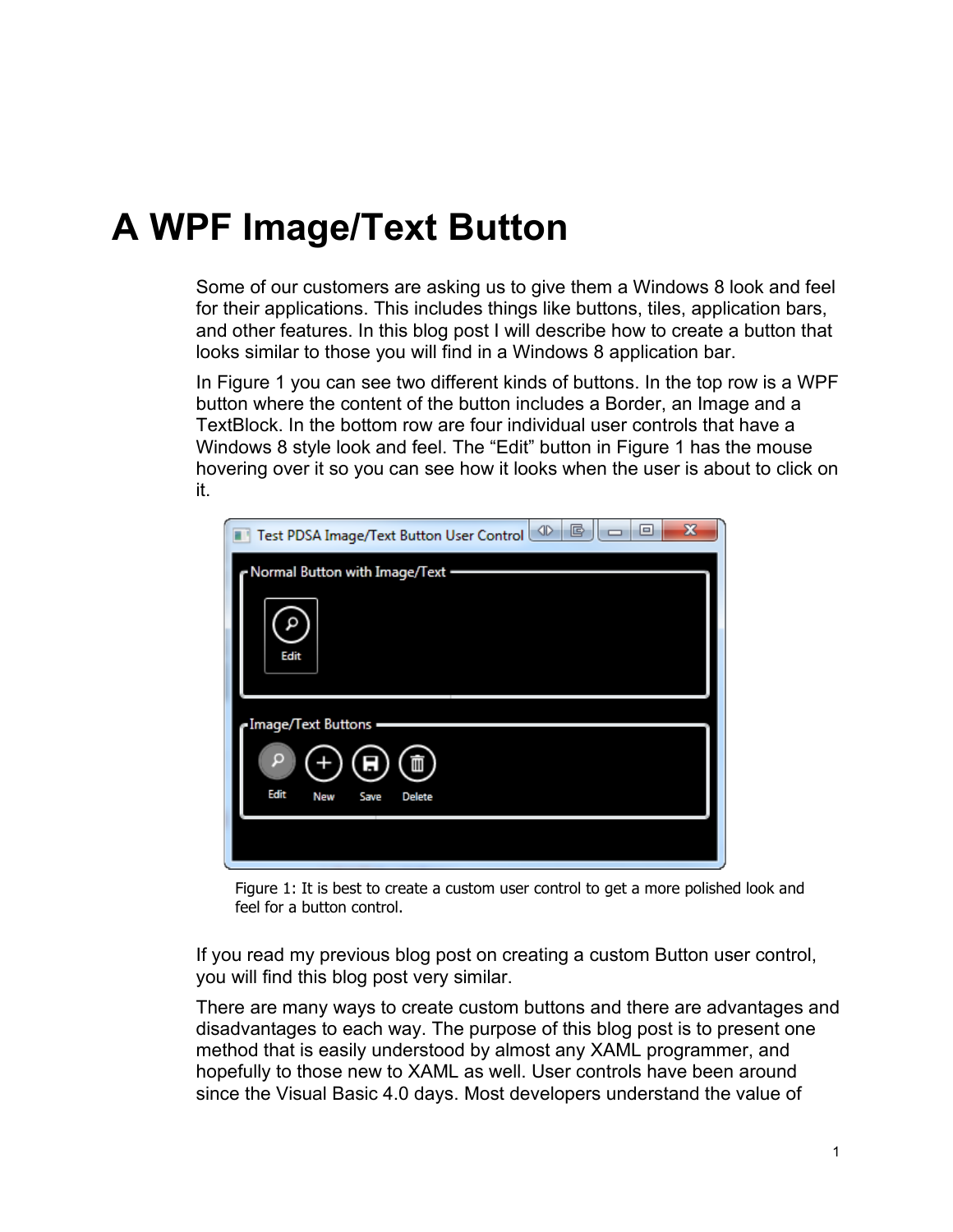using user controls. With XAML user controls you can put these controls into a WPF User Control Library or a Silverlight Class Library and reference those DLLs from any WPF or Silverlight application. This gives you great reusability.

## **The User Control**

The XAML for this kind of Windows 8 application bar style-button is a little more complicated than the simple buttons shown in my previous blog posts. However, the basics are shown below:

```
<Grid>
  <Grid.RowDefinitions>
     <RowDefinition Height="Auto" />
    <RowDefinition Height="Auto" />
  </Grid.RowDefinitions>
  <Border Grid.Row="0"
           Name="borMain"
           Style="{StaticResource 
                   pdsaButtonImageTextBorderStyle}"
           MouseEnter="borMain_MouseEnter"
           MouseLeave="borMain_MouseLeave"
           MouseLeftButtonDown="borMain_MouseLeftButtonDown"
           ToolTip="{Binding Path=ToolTip}">
    <VisualStateManager.VisualStateGroups>
     ... MORE XAML HERE ...
     </VisualStateManager.VisualStateGroups>
     <Image Source="{Binding Path=ImageUri}"
            Style="{StaticResource 
                    pdsaButtonImageTextImageStyle}" />
  </Border>
  <TextBlock Grid.Row="1"
              Name="tbText"
              Style="{StaticResource 
                      pdsaButtonImageTextTextBlockStyle}"
              Text="{Binding Path=Text}" />
</Grid>
```
There is a Grid, a Border, an Image and a TextBlock control all combined to form the buttons shown in row 2 of [Figure 1.](#page-0-0) The above XAML is fairly easy to understand as this is just combining standard controls into a format that gives you the look required for your button. The Border, the Image and the TextBlock have a named style applied to them. The definition for this user control is in a DLL named PDSA.WPF. A default resource dictionary is included in the DLL where this user control is located to give you a default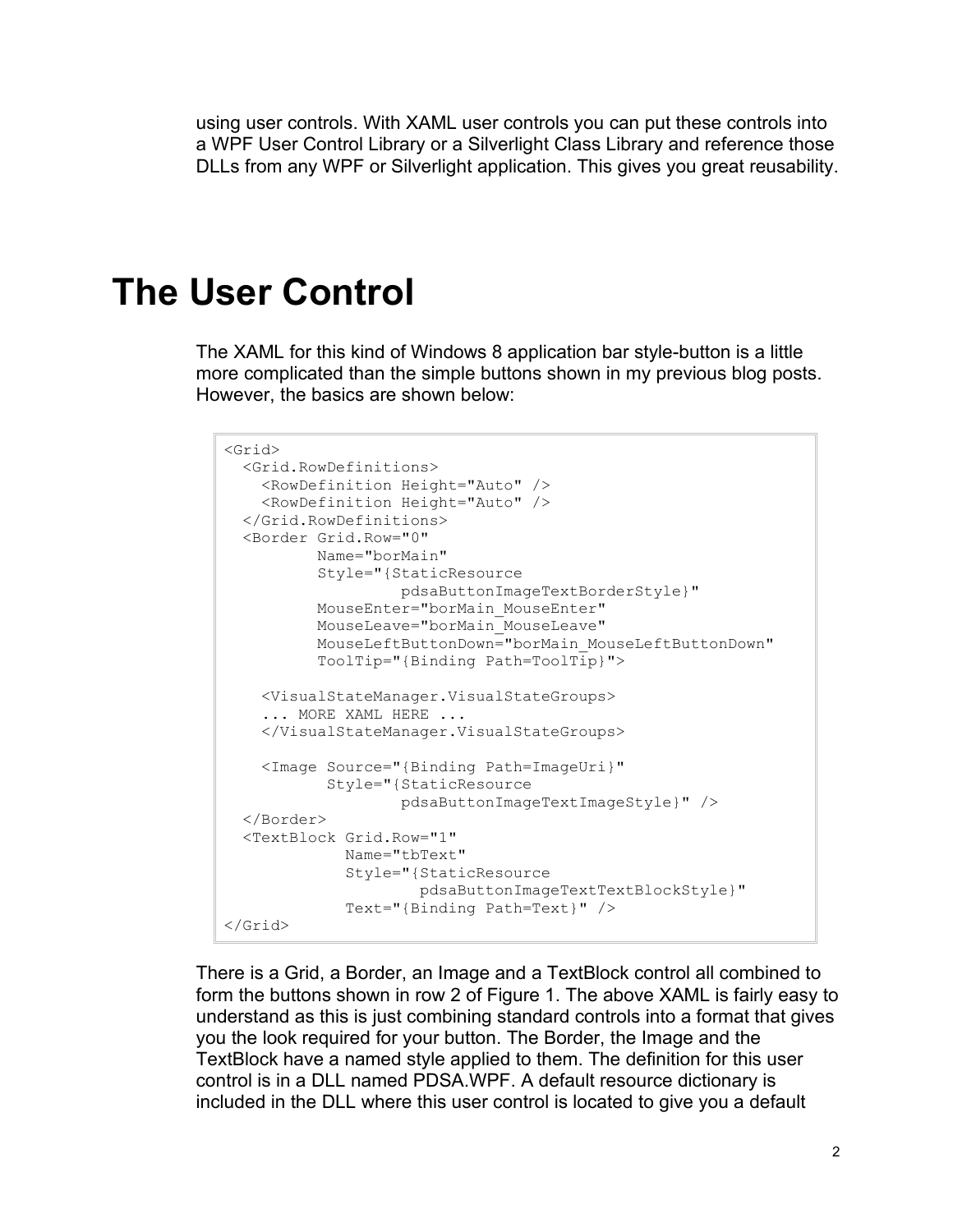look and feel; however, you can make a copy of this resource dictionary and change the look to meet your needs.

#### **Adding the Visual State Manager**

In the original blog post on creating a button user control I wrote code to change a button's state using C#. In this blog post I have replaced most of this code with XAML in the form of the Visual State Manager. A Visual State Manager (VSM) is a container for a storyboard in which you specify a series of actions to perform on different attributes of your controls. To give the user feedback when they hover over a button you use the Visual State Manager to change attributes of controls.

In the following VSM there are two visual states; MouseEnter and MouseLeave. The MouseLeave is empty which tells the VSM to return all properties changed during the MouseEnter back to their original values. In the MouseEnter state is where you modify three properties of the Border control. First you modify the BorderBrush color to the color specified in the style named "pdsaButtonImageTextBorderHoverColor". You also modify the Background color of the border to the color specified in the style name "pdsaButtonImageTextBackHoverColor". Finally, the Margin property of the Border control is modified slightly in order to make the button appear to move up.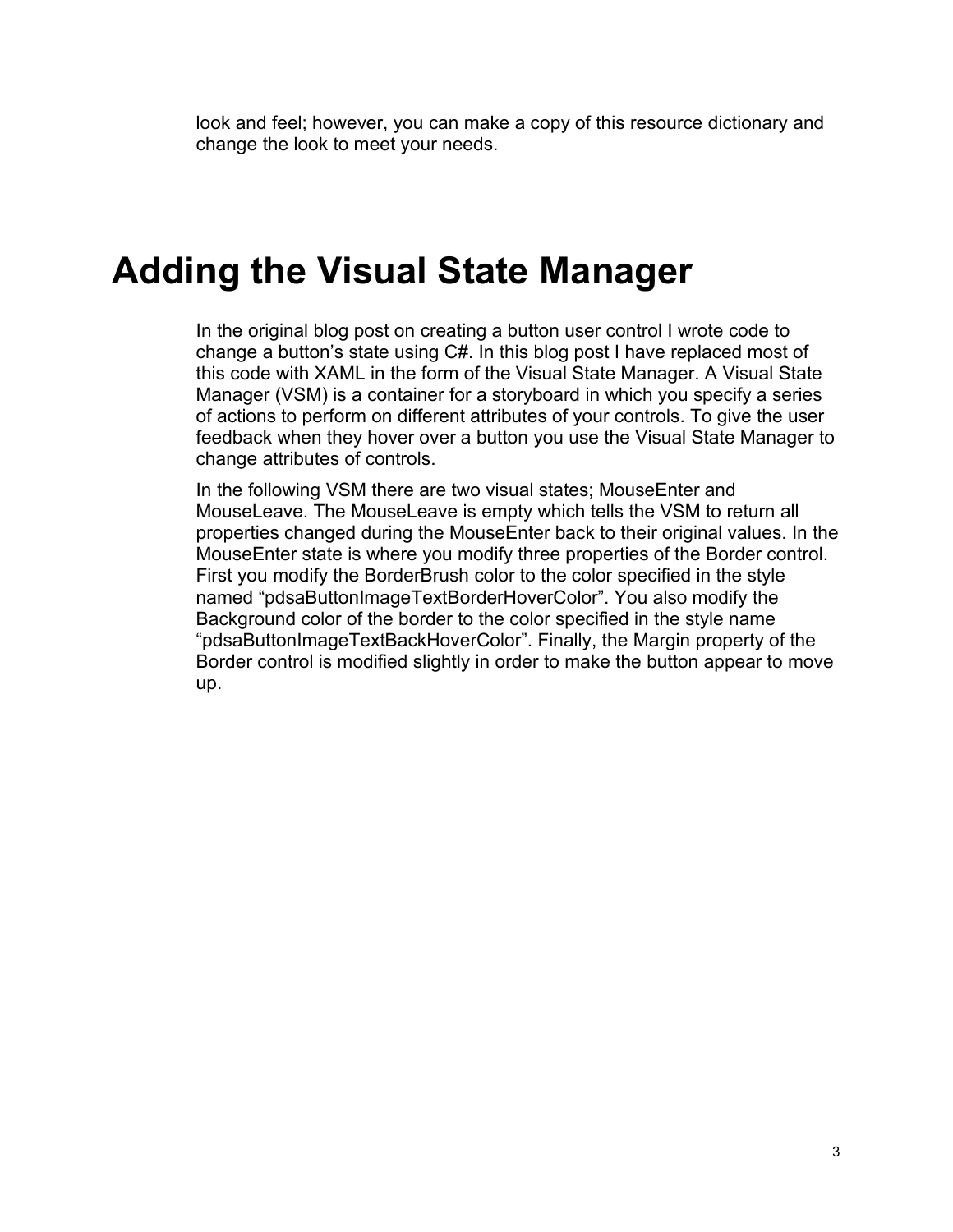```
<VisualStateManager.VisualStateGroups>
   <VisualStateGroup Name="MouseStates">
     <VisualState Name="MouseEnter">
       <Storyboard>
         <ColorAnimation
            To="{StaticResource 
                 pdsaButtonImageTextBorderHoverColor}"
            Duration="0:0:00.1"
            Storyboard.TargetName="borMain"
            Storyboard.TargetProperty="BorderBrush.Color" />
         <ColorAnimation 
            To="{StaticResource 
                 pdsaButtonImageTextBackHoverColor}"
            Duration="0:0:00.1"
            Storyboard.TargetName="borMain"
            Storyboard.TargetProperty="Background.Color" />
         <ThicknessAnimation 
            To="{StaticResource
                 pdsaButtonImageTextHoverThickness}"
            Duration="0:0:00.1"
            Storyboard.TargetName="borMain"
            Storyboard.TargetProperty="Margin" />
       </Storyboard>
     </VisualState>
     <VisualState Name="MouseLeave" />
   </VisualStateGroup>
</VisualStateManager.VisualStateGroups>
```
The XAML below shows the default styles used in the Visual State Manager. These styles come from the PDSAButtonStyles.xaml resource dictionary contained in the PDSA.WPF dll.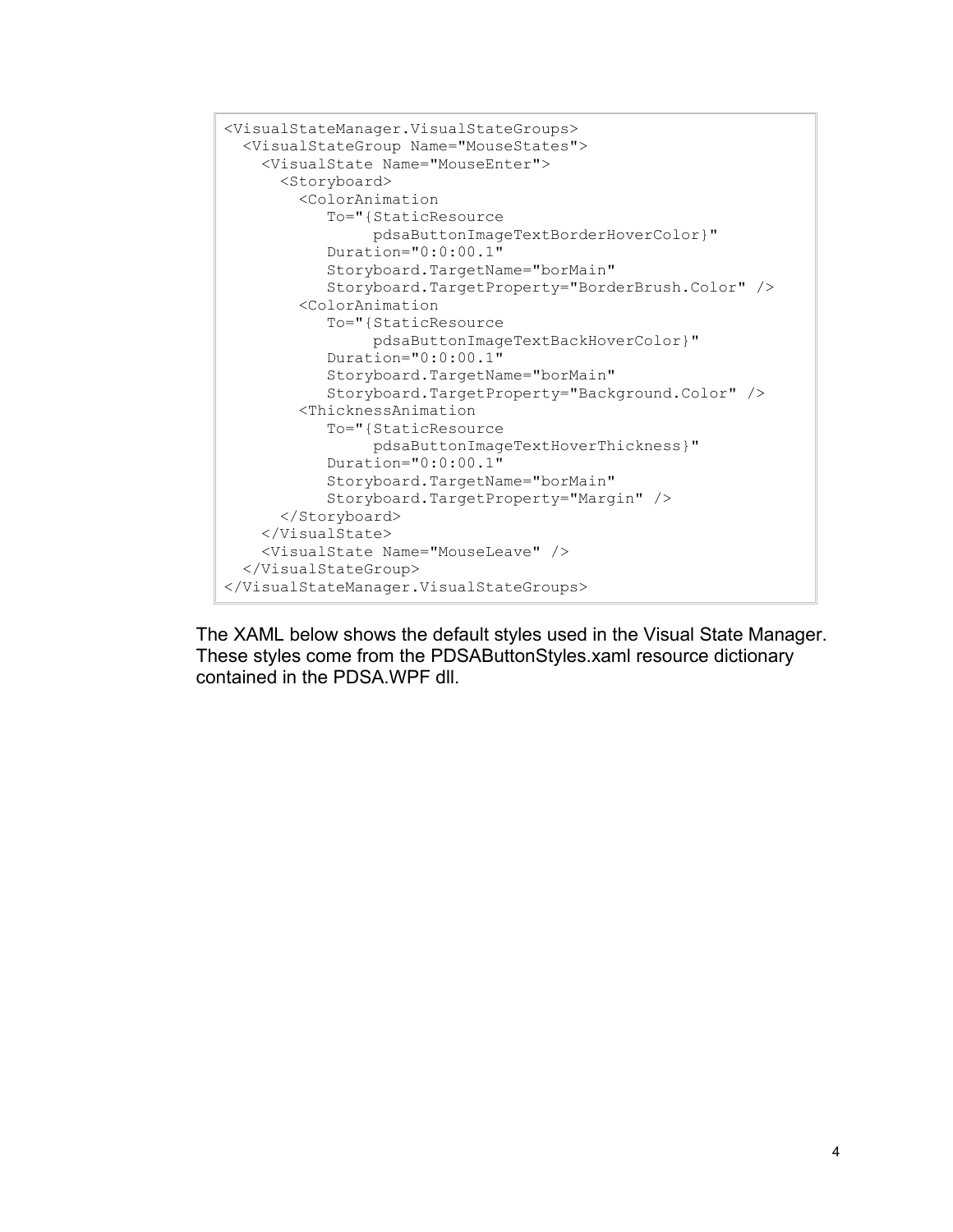```
<!-- Border color while hovering over button -->
<Color x:Key="pdsaButtonImageTextBorderHoverColor">
  Gray
</Color>
<!-- Background color while hovering over button -->
<Color x:Key="pdsaButtonImageTextBackHoverColor">
  Gray
</Color>
<!-- Thickness while hovering over button -->
<Thickness x:Key="pdsaButtonImageTextHoverThickness">
  4,2,4,4
</Thickness>
```
#### **Writing the Mouse Events**

To trigger the Visual State Manager to run its storyboard in response to the specified event, you respond to the MouseEnter event on the Border control. In the code behind for this event call the GoToElementState() method of the VisualStateManager class exposed by the user control. To this method you will pass in the target element ("borMain") and the state ("MouseEnter"). The VisualStateManager will then run the storyboard contained within the defined state in the XAML.

```
private void borMain MouseEnter(object sender,
MouseEventArgs e)
{
  VisualStateManager.GoToElementState(borMain,
     "MouseEnter", true);
}
```
Write code in the MouseLeave event and call the VisualStateManager's GoToElementState method and specify "MouseLeave" as the state to go to.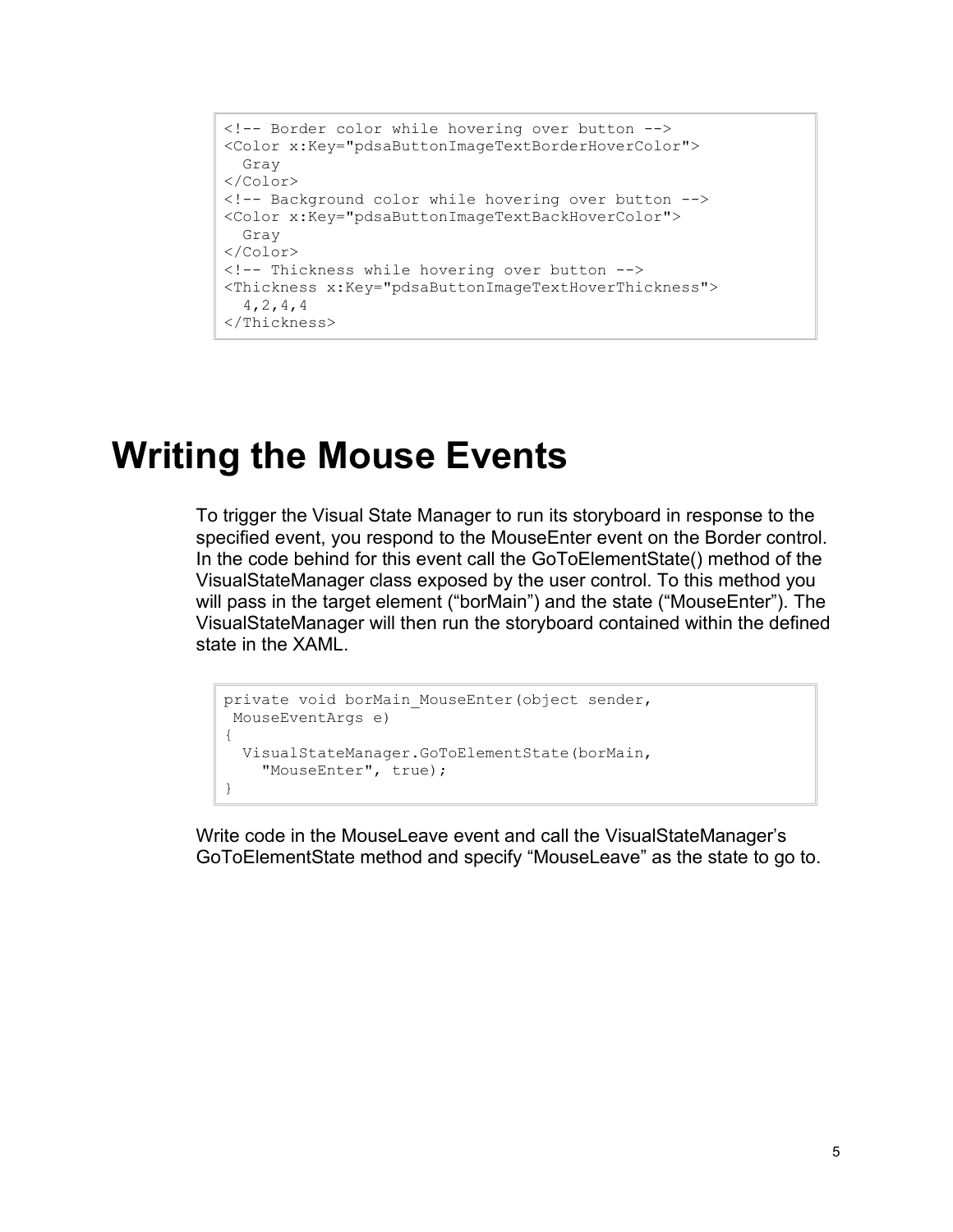```
private void borMain MouseLeave(object sender,
MouseEventArgs e)
{
  VisualStateManager.GoToElementState(borMain, 
    "MouseLeave", true);
}
```
## **The Default Resource Dictionary**

Below is the definition of the resource dictionary file contained in the PDSA.WPF DLL. This dictionary is used as the default look and feel for any Image/Text Button control you add to a window or user control.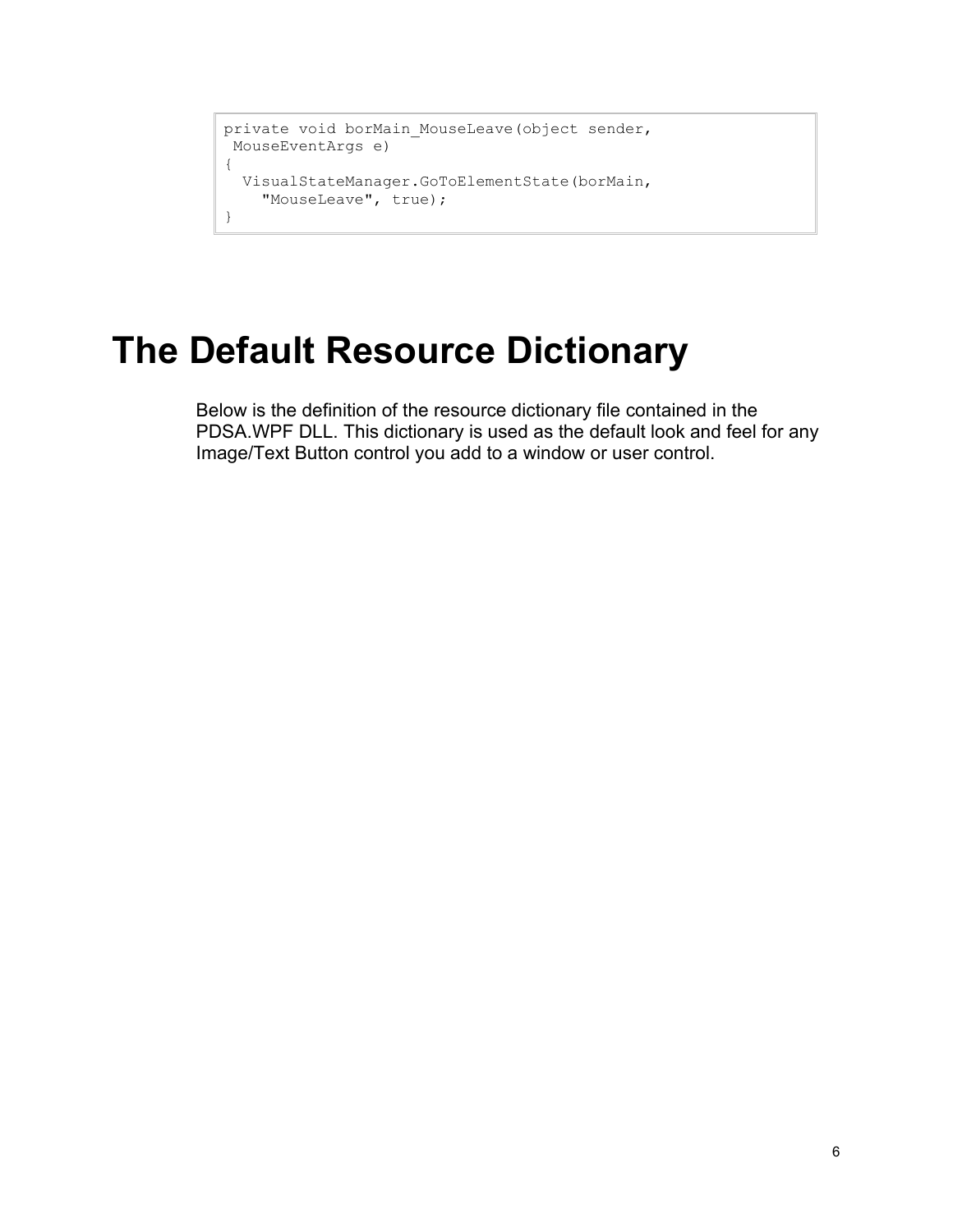```
<ResourceDictionary ...>
  <!-- ****************************** -->
   <!-- ** Image/Text Button Styles ** -->
   <!-- ****************************** -->
   <!-- Image/Text Button Border -->
   <Style TargetType="Border"
          x:Key="pdsaButtonImageTextBorderStyle">
     <Setter Property="Margin"
             Value="4" />
     <Setter Property="BorderBrush"
             Value="White" />
     <Setter Property="BorderThickness"
             Value="2" />
     <Setter Property="HorizontalAlignment"
             Value="Center" />
     <Setter Property="CornerRadius"
             Value="50" />
     <Setter Property="Width"
             Value="32" />
     <Setter Property="Height"
             Value="32" />
     <Setter Property="Background"
             Value="Transparent" />
   </Style>
   <!-- Image/Text Button Image -->
   <Style TargetType="Image"
          x:Key="pdsaButtonImageTextImageStyle">
     <Setter Property="Margin"
             Value="0" />
   </Style>
   <!-- Image/Text Button TextBlock -->
   <Style TargetType="TextBlock"
          x:Key="pdsaButtonImageTextTextBlockStyle">
     <Setter Property="Margin"
            Value="2" />
     <Setter Property="Foreground"
             Value="White" />
     <Setter Property="HorizontalAlignment"
             Value="Center" />
     <Setter Property="FontSize"
             Value="9" />
   </Style>
   <!-- Border color while hovering over button -->
   <Color x:Key="pdsaButtonImageTextBorderHoverColor">
     Gray
   </Color>
   <!-- Background color while hovering over button -->
   <Color x:Key="pdsaButtonImageTextBackHoverColor">
     Gray
  </Color>
   <!-- Thickness while hovering over button -->
   <Thickness x:Key="pdsaButtonImageTextHoverThickness">
     4,2,4,4
  </Thickness>
</ResourceDictionary>
```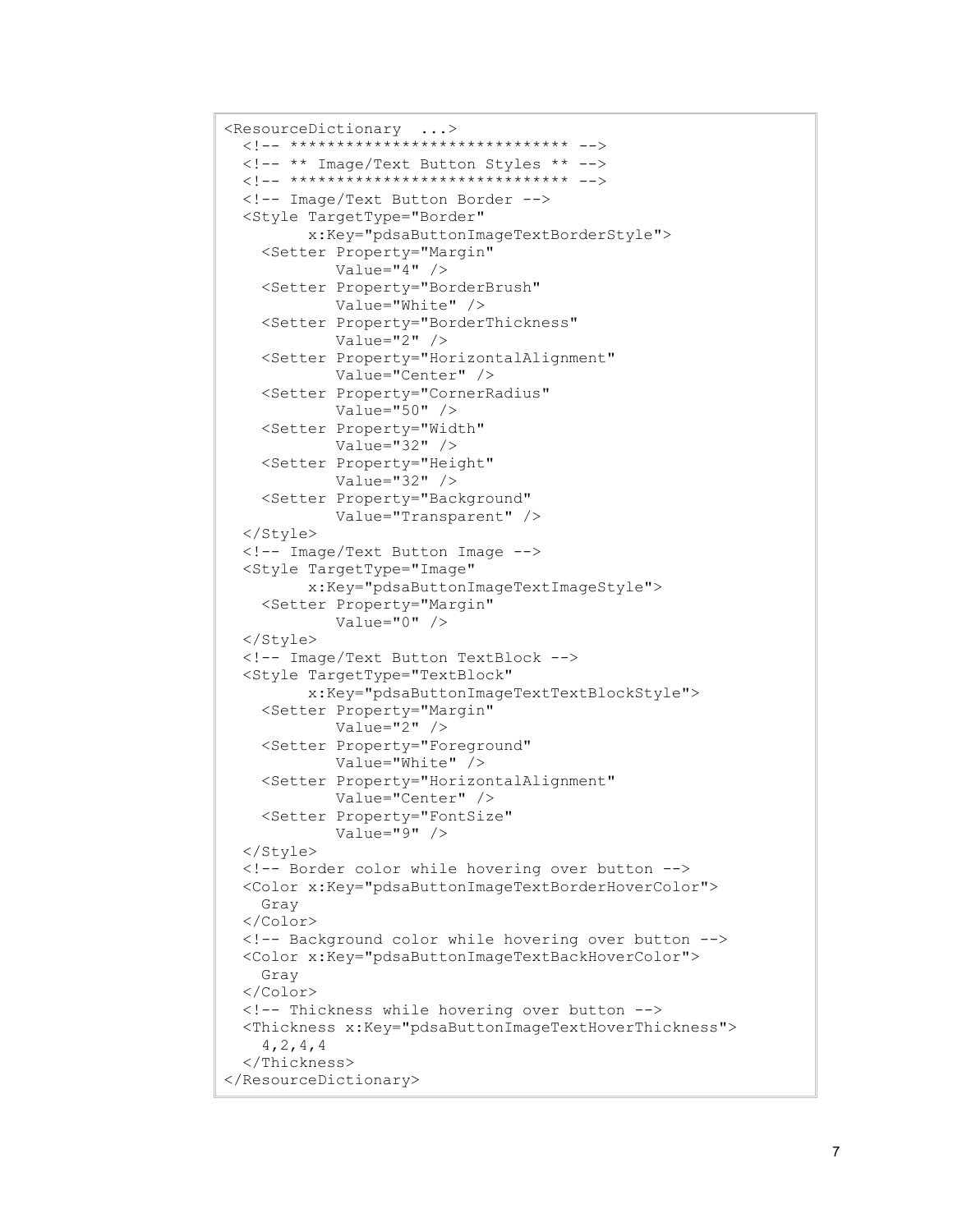Feel free to modify this resource dictionary, or copy it and modify your new copy in order to give another look and feel to these buttons. Keep the "x:Key" name the same, other than that, you can modify any other attribute.

### **Using the Button Control**

Once you make a reference to the PDSA.WPF DLL from your WPF application you will see the "PDSAucButtonImageText" control appear in your Toolbox. Drag and drop the button onto a Window or User Control in your application. I have not referenced the PDSAButtonStyles.xaml file within the control itself so add a reference to this resource dictionary in your Application Resources section defined in App.xaml.

```
<Application.Resources>
  <ResourceDictionary>
    <ResourceDictionary.MergedDictionaries>
       <ResourceDictionary 
         Source="/PDSA.WPF;component/PDSAButtonStyles.xaml" />
    </ResourceDictionary.MergedDictionaries>
  </ResourceDictionary>
</Application.Resources>
```
Your buttons now have a default look and feel unless you override the application resource dictionary on a specific Window/User Control or on an individual button. After you have given a global style to your application and you drag your image/text button onto a window, the following will appear in your XAML window.

```
<my:PDSAucButtonImageText ... />
```
There will be some other attributes set on the above XAML, but you just need to set the x:Name, the Text, ToolTip and ImageUri properties. You will also want to respond to the Click event procedure in order to associate an action with clicking on this button. In the sample code you download for this blog post you will find the declaration of the Edit button to be the following: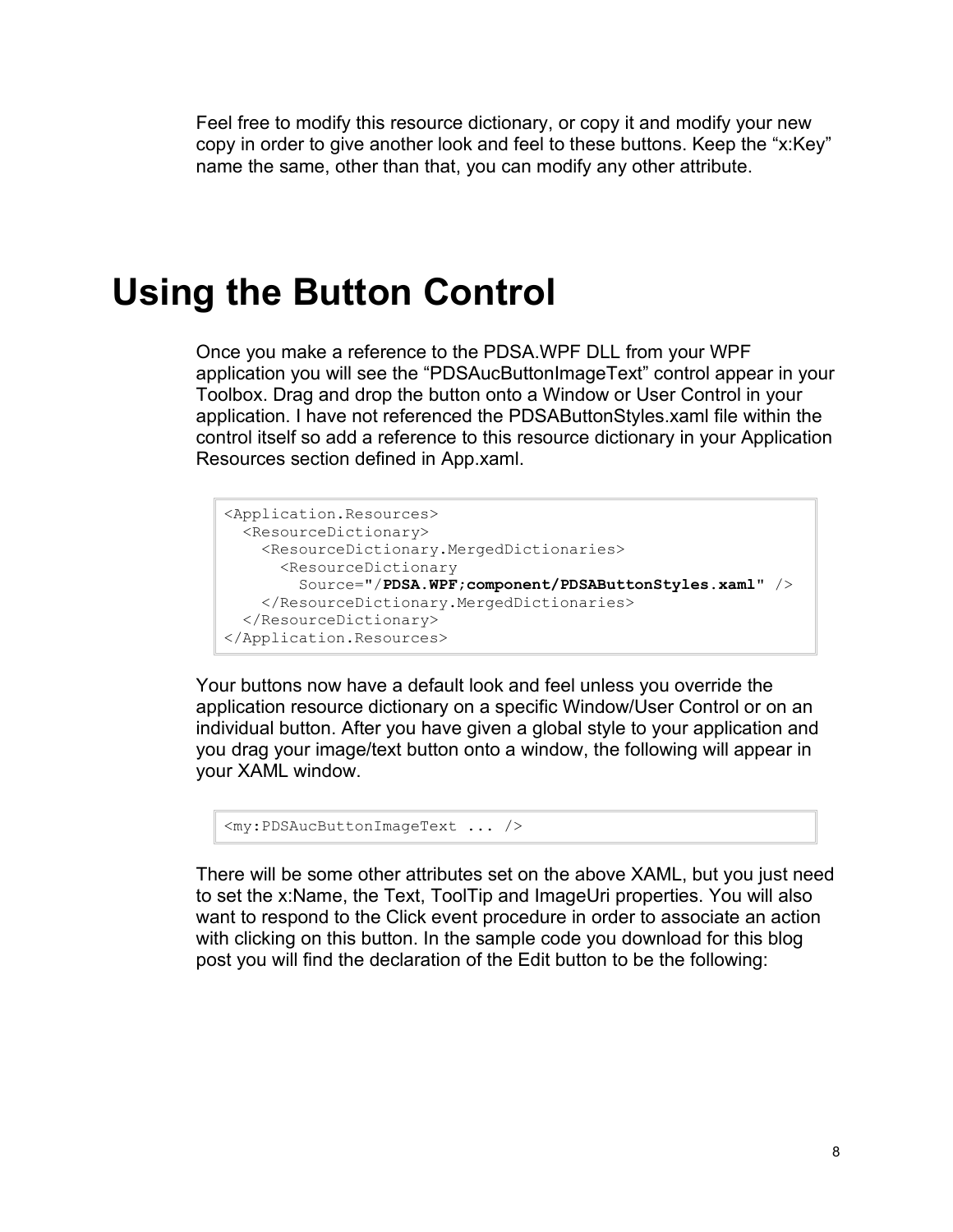```
<my:PDSAucButtonImageText 
     Name="btnEdit"
     ImageUri="/PDSA.WPF;component/Images/Edit_White.png"
      Text="Edit"
      Click="btnEdit_Click" />
```
The Text and ImageUri properties are dependency properties in the PDSAucButtonImageText user control. The x:Name and the ToolTip we get for free. Since a Border control does not have a Click event you will create one by using the MouseLeftButtonDown on the border to fire your custom "Click" event. Code the "Click" event in the PDSAucButtonImageText user control using the code shown below:

```
private void borMain MouseLeftButtonDown(object sender,
MouseButtonEventArgs e)
{
  RaiseClick(e);
}
public delegate void ClickEventHandler(object sender,
  RoutedEventArgs e);
public event ClickEventHandler Click;
protected void RaiseClick(RoutedEventArgs e)
{
   if (null != Click)
    Click(this, e);
}
```